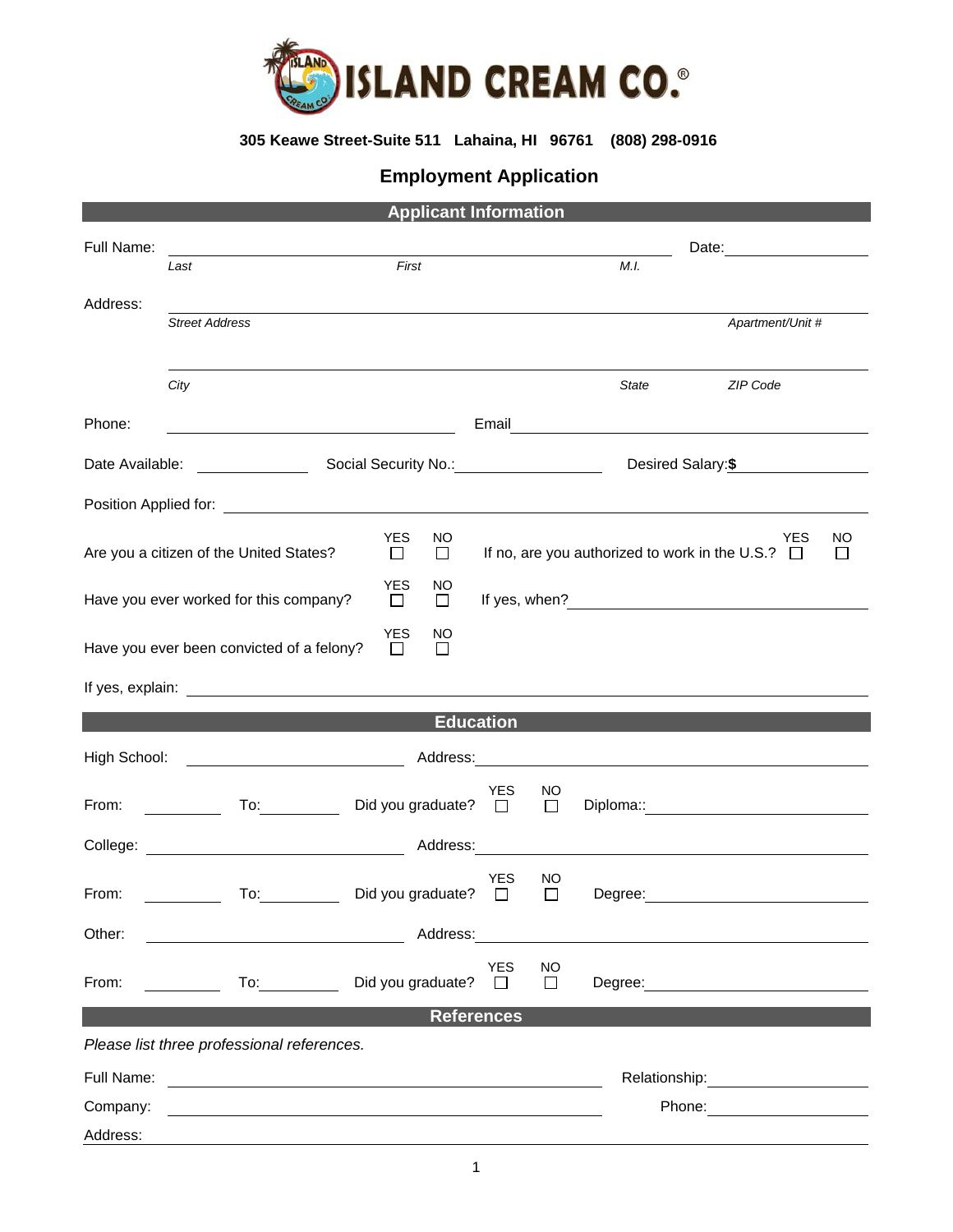| Full Name:<br>Company:<br>Address:                                           | <u> 1989 - Johann Stoff, amerikansk politiker (d. 1989)</u>                                                                                                                                                                          | Relationship:<br><u> </u>                         |  |  |  |  |
|------------------------------------------------------------------------------|--------------------------------------------------------------------------------------------------------------------------------------------------------------------------------------------------------------------------------------|---------------------------------------------------|--|--|--|--|
| Full Name:<br>Company:<br>Address:                                           | <u> 1989 - Johann Stoff, deutscher Stoffen und der Stoffen und der Stoffen und der Stoffen und der Stoffen und der</u>                                                                                                               | Relationship: 2000                                |  |  |  |  |
|                                                                              | <b>Previous Employment</b>                                                                                                                                                                                                           |                                                   |  |  |  |  |
| Company:<br>Address:                                                         | <u> 1989 - Johann Stoff, deutscher Stoff, der Stoff, der Stoff, der Stoff, der Stoff, der Stoff, der Stoff, der S</u>                                                                                                                |                                                   |  |  |  |  |
| Job Title:                                                                   | Starting Salary:\$                                                                                                                                                                                                                   | Ending Salary: \$                                 |  |  |  |  |
|                                                                              |                                                                                                                                                                                                                                      |                                                   |  |  |  |  |
| From:                                                                        | $To: \begin{tabular}{ c c c } \hline \quad \quad & \quad \quad & \quad \quad \\ \hline \end{tabular}$                                                                                                                                | Reason for Leaving:<br><u>Neason</u> for Leaving: |  |  |  |  |
|                                                                              | <b>YES</b><br>NO.<br>May we contact your previous supervisor for a reference?<br>$\perp$                                                                                                                                             |                                                   |  |  |  |  |
| Company:                                                                     | <u>and the control of the control of the control of the control of the control of the control of the control of the control of the control of the control of the control of the control of the control of the control of the con</u> |                                                   |  |  |  |  |
| Address:                                                                     |                                                                                                                                                                                                                                      | Supervisor: 2000                                  |  |  |  |  |
| Job Title:                                                                   | Starting Salary:\$<br><u> 1980 - Johann Barbara, martin a</u>                                                                                                                                                                        | Ending Salary:\$                                  |  |  |  |  |
|                                                                              |                                                                                                                                                                                                                                      |                                                   |  |  |  |  |
| From:                                                                        |                                                                                                                                                                                                                                      | Reason for Leaving: <b>Example 2018</b>           |  |  |  |  |
| <b>YES</b><br>NO<br>May we contact your previous supervisor for a reference? |                                                                                                                                                                                                                                      |                                                   |  |  |  |  |
| TIME & SCHEDULE AVAILABILITY:                                                |                                                                                                                                                                                                                                      |                                                   |  |  |  |  |
| Please tell us what day(s) and time(s) you are available to work:            |                                                                                                                                                                                                                                      |                                                   |  |  |  |  |
|                                                                              |                                                                                                                                                                                                                                      |                                                   |  |  |  |  |
|                                                                              |                                                                                                                                                                                                                                      |                                                   |  |  |  |  |
|                                                                              | Friday: 2004 - 2004 - 2014 - 2014 - 2014 - 2014 - 2014 - 2014 - 2014 - 2014 - 2014 - 2014 - 2014 - 2014 - 2014                                                                                                                       |                                                   |  |  |  |  |
|                                                                              |                                                                                                                                                                                                                                      |                                                   |  |  |  |  |